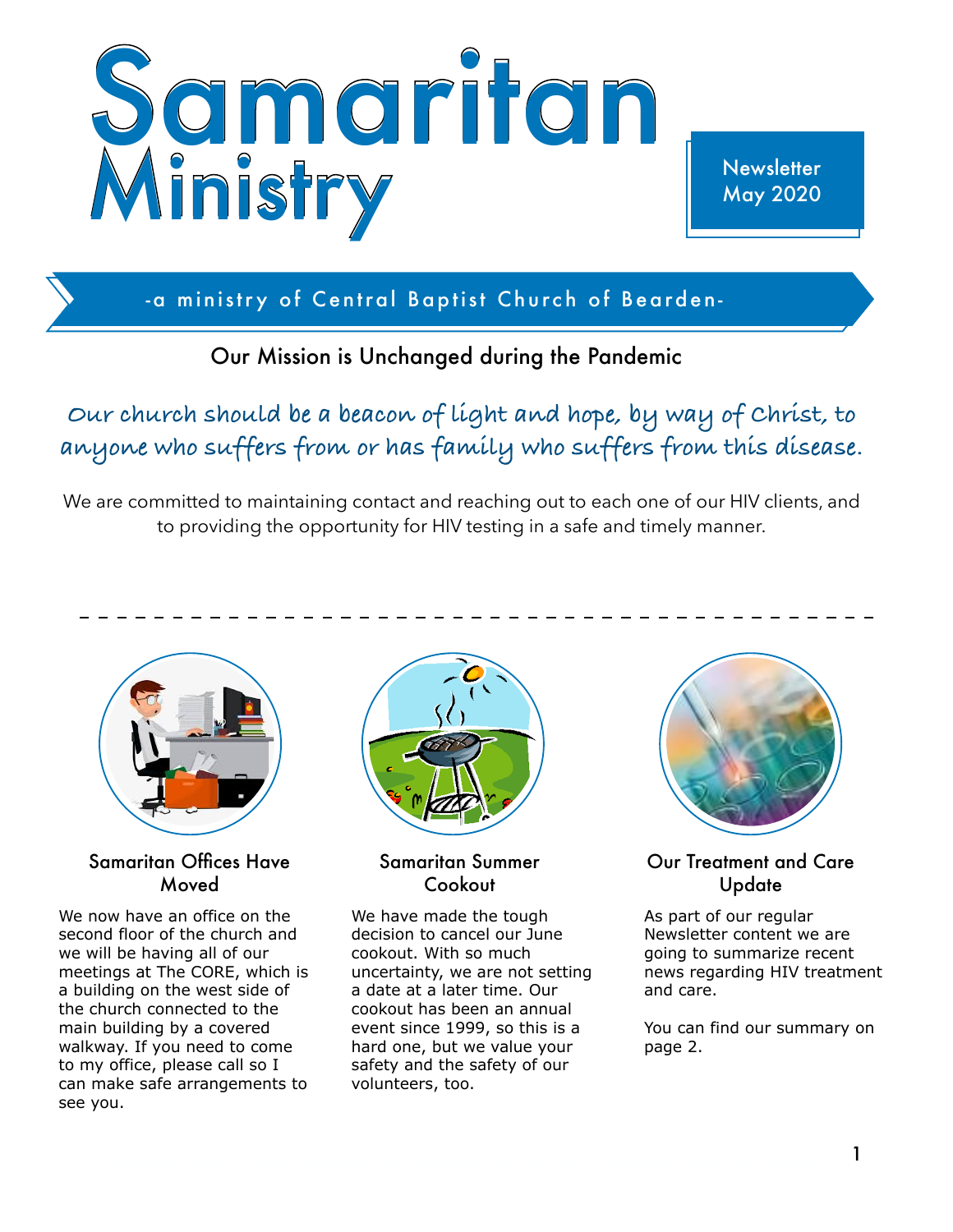



## USCHA Scheduled in Puerto Rico October 10 -13

NMAC, the sponsoring organization for the United States Conference on HIV/AIDS, scheduled its fall conference in Puerto Rico. This was done to promote care and access for our hispanic brothers and sisters, and to stand with Puerto Rico in times of economic problems following natural disasters. What a great idea!

Now, we are into this pandemic and looking at this trip with a very cautious eye. NMAC has not made a decision about this conference yet, but we are expecting either a virtual version of the conference, or a postponement to a later time. We will keep you updated.

# Our Treatment and Care Update

**Despite Comprehensive HIV Prevention Initiatives, HIV infection rates remain stable (around 39,000/yr.). Gay and bi-sexual men continue to be the group most affected and HIV sill disproportionally affects minority communities.** 

**HIV antiviral therapy** still works, providing THREE great outcomes for people living with HIV.

1) With some great news from CROI (Conference on Retrovirals and Opportunistic Infections - "the big science conference") researchers found that for people who initiated HIV medications with CD4 counts above 500, there was no remaining gap in life expectancy compared with people without HIV.

- 2) Consistent HIV therapy will provide long term health benefits including control of HIV.
- 3) HIV therapy, resulting in suppressed (undetectable) viral load, will make sexual transmission to another person impossible.

**Rapid Start** of ARV Therapy is making a difference in transmission. During the initial infection phase (acute infection), viral levels are very high, and this can increase the potential for transmission. DHHS has recently updated their treatment guidelines to recommend the start of HIV therapy "as soon as possible" after infection.



**Vaccine development** for

HIV has seen a long history of fits and starts. Notably, a recent vaccine study (HVTN 702) was terminated because the vaccine provided no protection verses the control group. Today, several studies are still underway, hoping to develop this illusive vaccine for HIV. Read more about HIV vaccine trials at [HVTN.org.](http://HVTN.org)

### **PrEP or Pre-Exposure**

**Prophylaxis**, has been proven to be an effective way to prevent HIV infection. Two drugs have been approved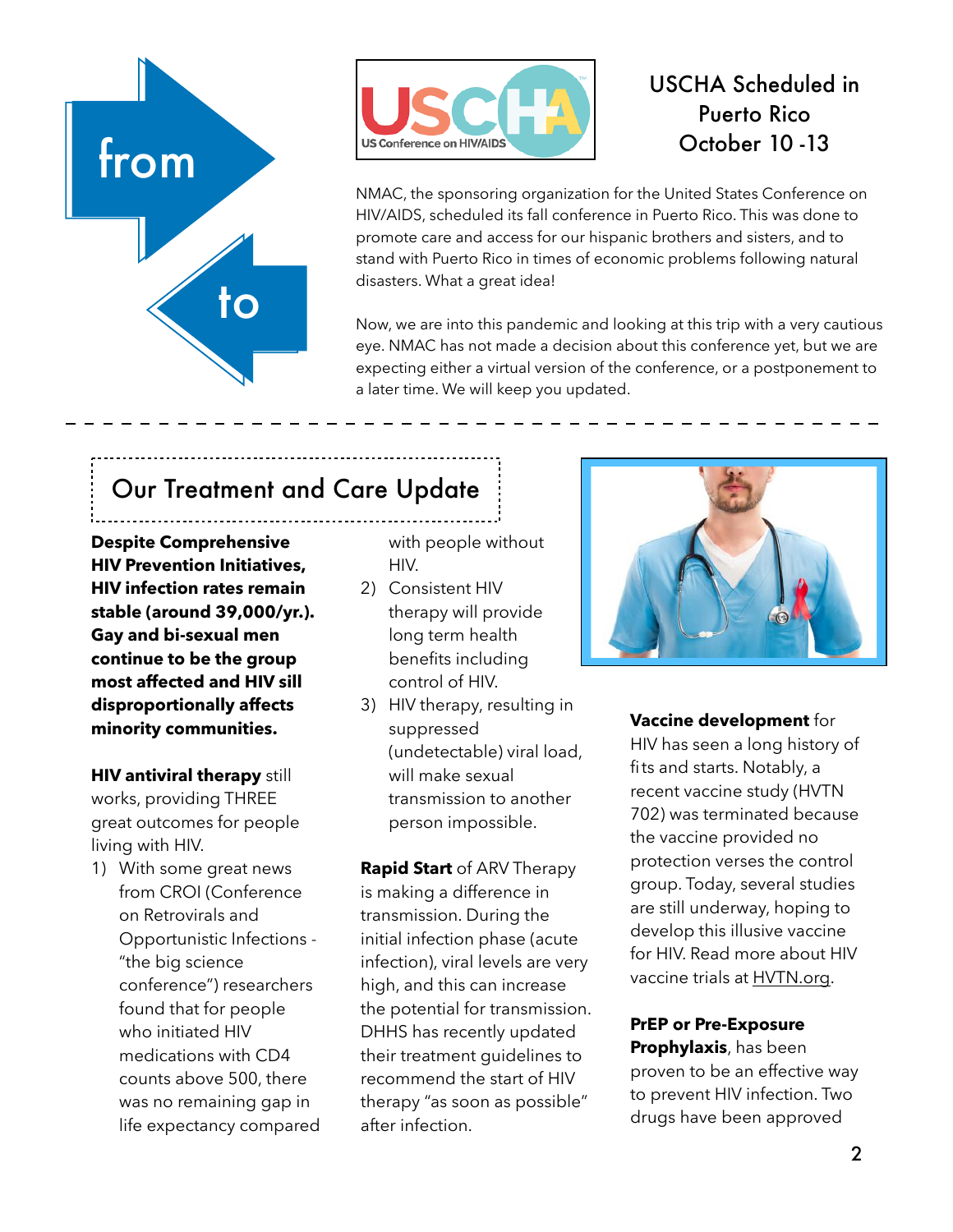## Treatment and Care - Continued

for PrEP. Truvada was approved in 2012. A new study found that the concentration of Truvada in the body is about 30% lower during pregnancy compared with the postpartum period. This may not reduce PrEP's effectiveness, but it does suggest that pregnant women on PrEP need to be particularly strict about taking their daily doses of Truvada. (from [POZ.com\)](http://POZ.com) Descovy, the other approved PrEP drug, is also effective, but was not studied for vaginal sex, and is therefore NOT recommended for women.

**Long-Acting Injectables**, an alternative to oral medications, have been

under study, and have been approved in Canada. Cabenuva, a combo of two HIV medications (cabotegravir + rilpivirine) which is dosed every four weeks, has shown to be an effective alternative for HIV therapy. In December the Food and Drug Administration (FDA) declined to approve this combo based on concerns about its manufacturing process. ViiV has stated that it is working with the FDA to address those concerns. (from [POZ.com](http://POZ.com))

**Long acting injectables** are also in development for PrEP. **New Strategies** -

#### Two **AMP (Antibody Mediated Protection**)

studies investigate using HIV antibodies as protection against an HIV infection. If successful, these antibodies would be injected every 8 weeks. AMP data is due in the fall of 2020.

Several studies are looking at HIV prevention (PrEP) products for **pregnant women** including the use of traditional PrEP oral medication, and a vaginal ring containing the HIV antiviral medication dapivirine.



A group of women at Central Bearden have been making cloth masks for our community. We have mailed about 65 masks to those we serve. Using masks is good for public health. Making and sending them is L-O-V-E.



 HIV Testing has been shut down for the most part due to COVID-19, but we know that there is still a need. In the United States, there are 160,000 people who have HIV and are unaware of their status. A few agencies, like Positively Living and Helen Ross McNabb Center, have started doing limited HIV

testing in their offices, and even in some client-centered facilities.

 There is, however, another option. We are making a home-based HIV testing available using a rapid test that is especially made for testing at home. If you, or someone you know, needs an HIV test, please have them contact us at [info@samaritancentral.org](mailto:info@samaritancentral.org) so we can make home-based HIV testing available. There is no cost for this testing.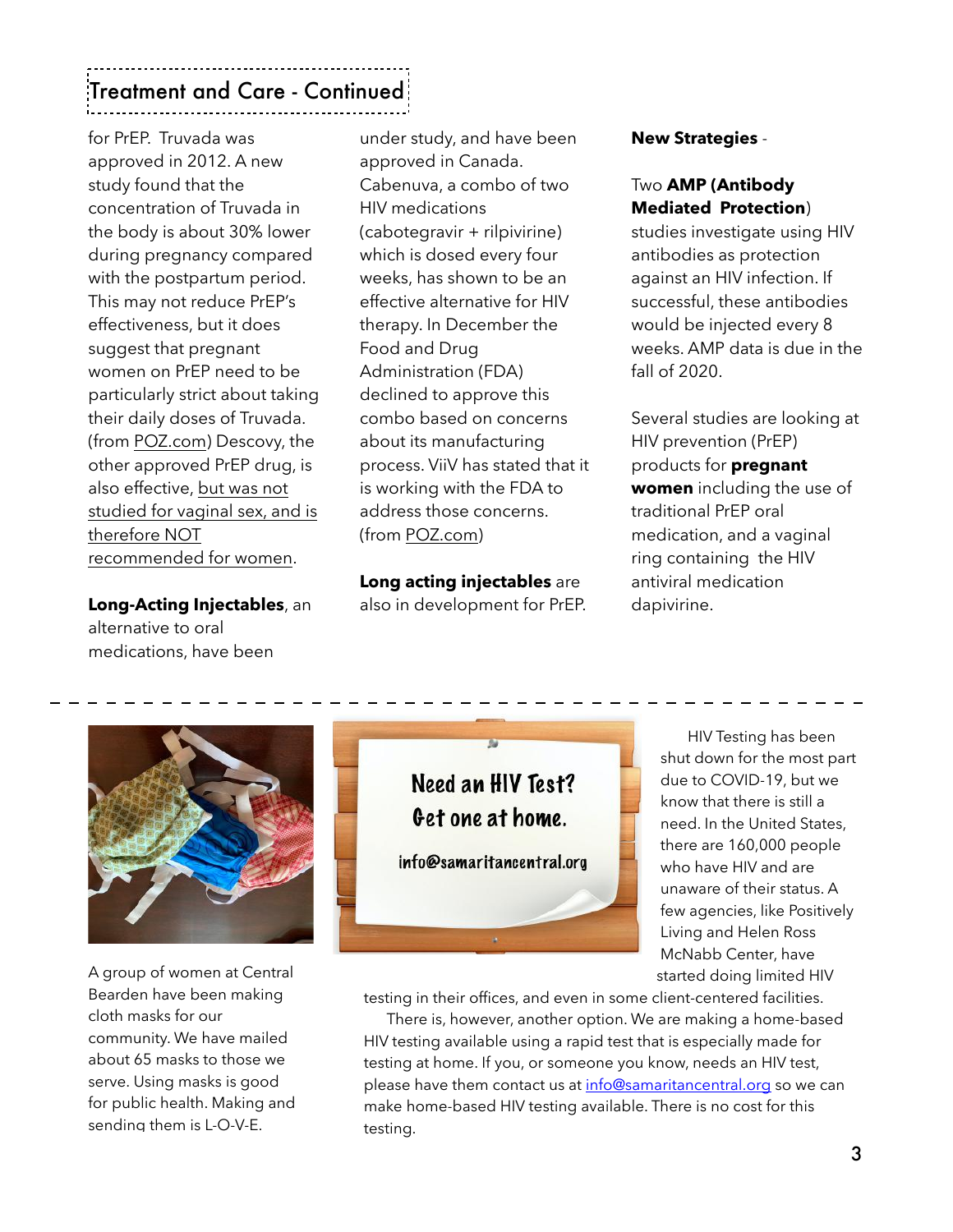

## A Report on the Opioid Crisis and the Syndemics of HIV, Hepatitis C and Overdose

of misused

**HIV Outbreak in Concert with Opioid Misuse** - We have seen several HIV outbreaks around the country that are rooted in the misuse of drugs through injection. These outbreaks provide a link between injection drug use and HIV infection and an dramatic increase in Hepatitis C (HCV).

**Hepatitis C Epidemic Still on the Rise** - Since 2010, the number of new HCV infections in this country has increased by 350%. While we have curative treatment for HCV, there is still no vaccine, and access to treatment and cure is way below where it needs to be. 70%

#### **Overdose, Harm Reduction, Medication, and and Safe Disposal**

"Harm reduction" is a term that is used to describe a group of strategies that lower risk and harm for those misusing drugs when an abstinence approach may not work. Abstinence programs (i.e. 12-Step/ Celebrate Recovery) are very successful for many from home.

people, but are not for everyone. A multi-faceted approach includes these programs plus…

**Syringe Exchange** (now legal in Tennessee) is an important public health strategy that reduces the spread of diseases like HIV and Hepatitis C. We also know that syringe programs bring vulnerable people close to those who care and to recovery programs.

- **Medicated Assisted Therapy or MAT**, is the use of medication for substance abuse treatment. While often disparaged by many, this harm reduction strategy has become the gold standard in the fight against addiction and its devastating effects. - **Safe disposal of prescription drugs** from home is an issue that Samaritan Ministry will be promoting in the coming months. It is sometimes said medications come

that Grandma is often the biggest drug provider of all. Look for our **Remove the Risk** campaign - coming soon!

4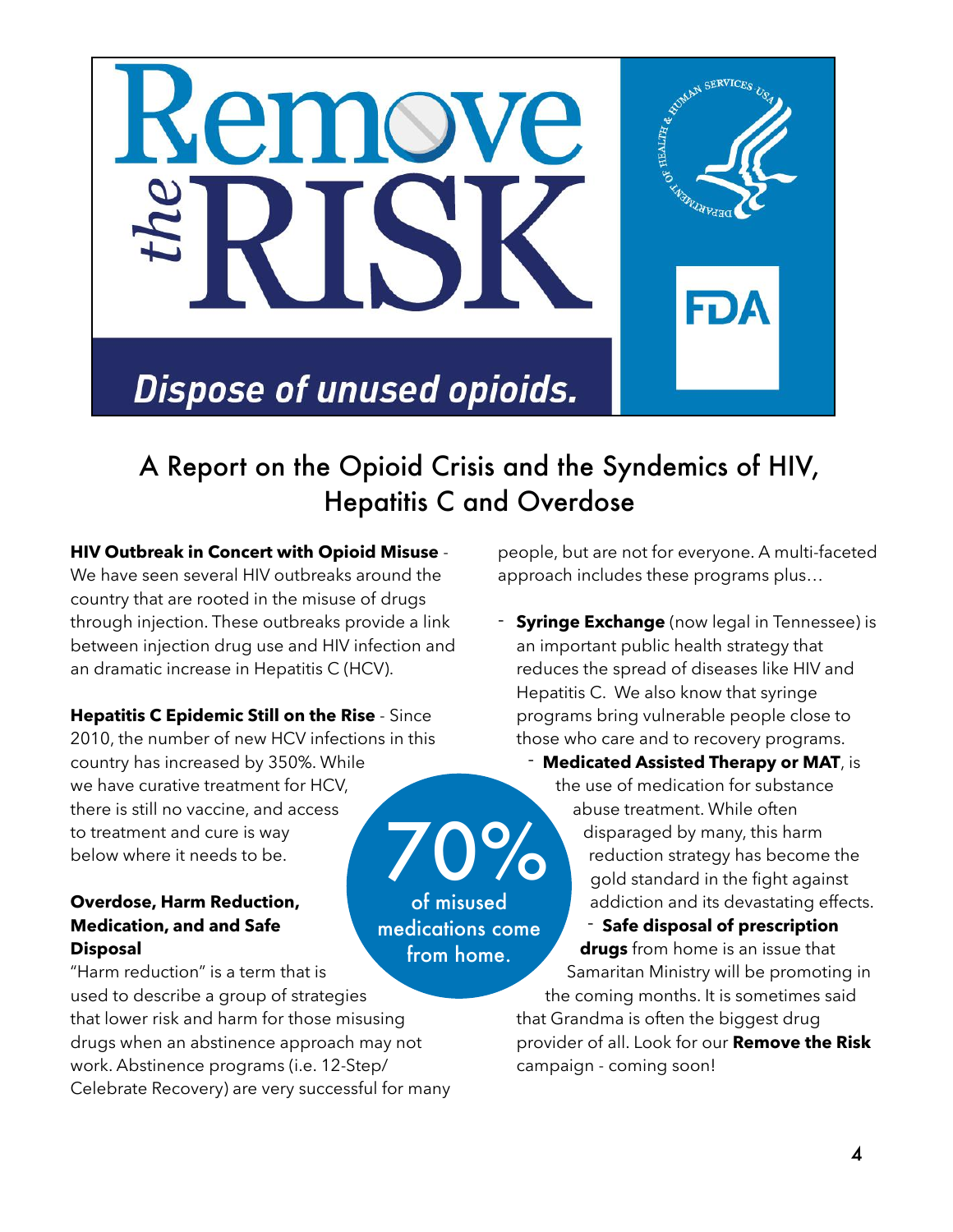



# COVID - 19 and HIV

### **How has COVID-19 affected Samaritan Ministry?**

We started off with a normal week at the beginning of March. We had our Support Group meeting and held events as part of National Week of Prayer for the Healing of AIDS. After that, things shut down. We have been trying to stay in touch with all of our clients and have provided some grocery assistance with Kroger cards to the 30+ families to whom we normally deliver at the end of the month. We have continued to try to maintain some of our important services, such as:

- communication by phone and the internet
- rent and utility assistance
- nutritional support with grocery store gift cards.

The MAC AIDS Fund, one of our perennial financial supporters, has bumped up a grant cycle to impact COVID-19, and we are hopeful for a little additional funding to specifically assist our clients during this outbreak. This is important as we have lost other funding support from Broadway Cares/Equity Fights AIDS. (See page 6).

### **How Does COVID-19 Impact People Living with HIV?**

How COVID-19 affects people living with HIV is not fully understood. At present there is no evidence to suggest that there is an increased risk of infection and increased severity of illness for people living with HIV (with the understanding that they are not immunosuppressed and/ or have no other co-infections or co-morbidities). However,

people living with HIV who are not in treatment or who are not virally suppressed may have a compromised immune system (measured by a low CD4 count). This would make them vulnerable to opportunistic infections and more severe illnesses.

It is thought that people living with HIV who have achieved viral suppression through antiretroviral treatment and do not have a low CD4 count will be affected by COVID-19 in a similar way to what a person not living with HIV would be.

### **And the BIG Question: Are people with HIV at higher risk for COVID-19 than other people?**

We know that older adults and people of any age who have a serious underlying medical condition might be at higher risk for severe illness, including people who are immunocompromised.

The risk for people with HIV getting very sick is greatest in:

- People with a low CD4 cell count
- People not on HIV treatment (antiretroviral therapy or ART)

People with HIV can also be at increased risk of getting very sick with COVID-19 based on their age and other medical conditions.

The International AIDS Society (IAS) has put together a comprehensive page with multiple resources for getting COVID-19 information if you are a person living with HIV. <https://www.iasociety.org/covid-19-hiv>